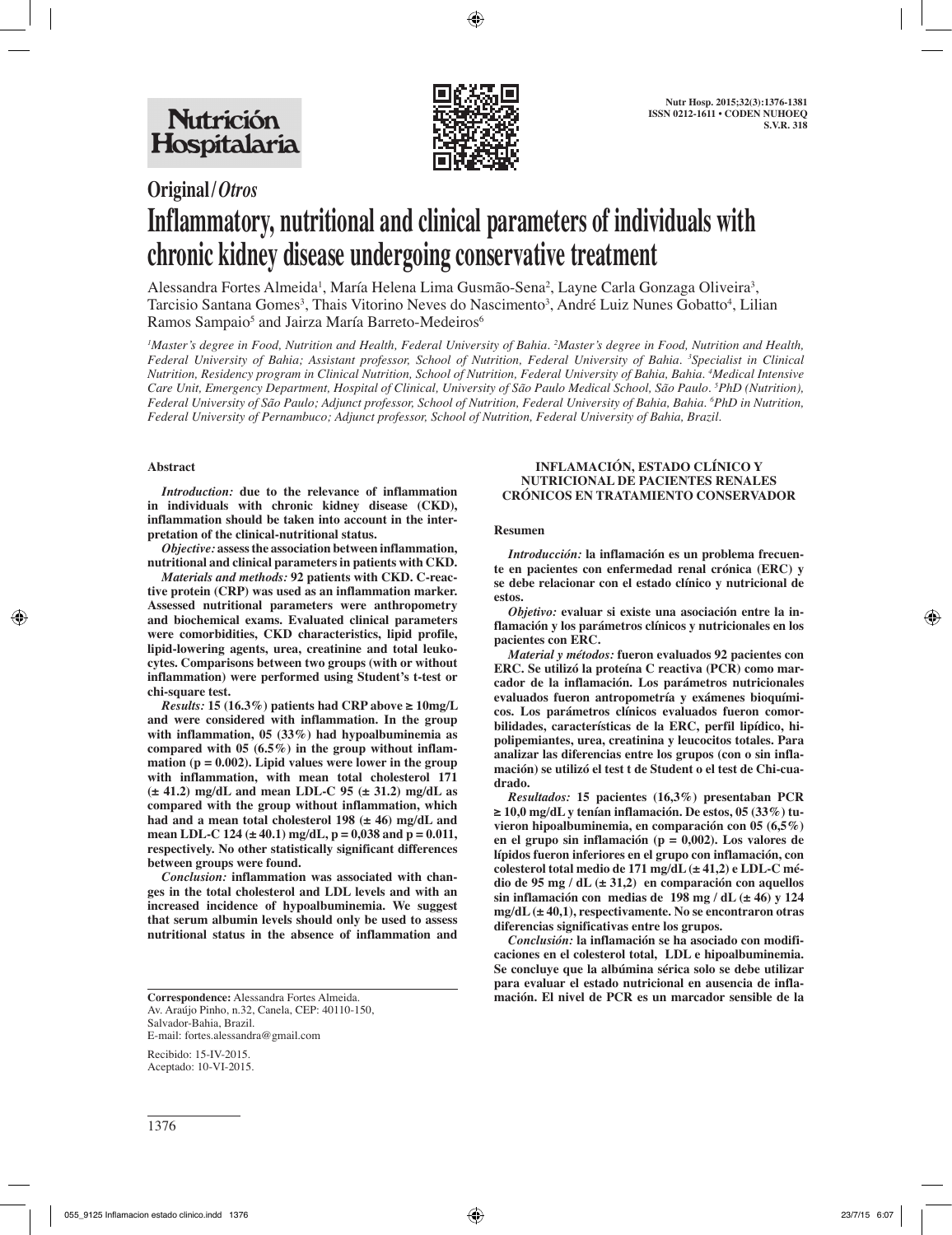#### **CRP levels ought to be considered in nutritional status interpretation in patients with CKD.**

(*Nutr Hosp.* 2015;32:1376-1381)

#### **DOI:10.3305/nh.2015.32.3.9125**

Key words: *Chronic kidney disease. C-reactive protein. Inflammation. Nutritional status. Hypoalbuminemia.*

#### **Introduction**

In patients with chronic kidney disease (CKD), inflammation contributes to the pathogenesis of atherosclerosis and is a predictor of cardiovascular events and increased mortality rate<sup>1</sup>. Clinical reports suggest that inflammatory mediators may induce anorexia, anemia, muscle proteolysis, and reduced protein production, resulting in hypoalbuminemia and malnutrition<sup>2</sup>.

The results of a study conducted with individuals with CKD suggested that inflammation can lead to the misinterpretation of nutritional markers as a result of muscle proteolysis, particularly anthropometric indicators of body composition. Inflammation can also alter biochemical markers, including serum albumin, hemoglobin, transferrin and ferritin levels<sup>3</sup>.

Due to the relevance of inflammation in individuals with CKD, inflammation should be taken into account in the interpretation of the clinical-nutritional status of patients and in the development of therapeutic interventions<sup>2</sup>. C-reactive protein (CRP) has been widely used as a serum marker of inflammation and is considered a reliable biomarker of inflammation and atherosclerotic cardiovascular disease<sup>4,5,3</sup>.

The relationship between inflammation and nutritional and clinical parameters is not well understood in CKD patients not undergoing dialysis. Therefore, the aim of the present study was to establish whether a relationship exists between inflammatory markers and nutritional and clinical parameters in CKD patients undergoing conservative treatment.

#### **Materials and methods**

#### *Design and sampling*

The present cross-sectional study was conducted in a university hospital nutrition and nephropathy outpatient clinic, between September 2012 and November 2013. The study included clinically stable, from both genders, adult ( $\geq 20$  and  $\lt 60$  years old) and elderly adult ( $\geq 60$ years old) outpatients with glomerular filtration rates (GFRs) between 15 and 89 ml/min/1.73 m<sup>2</sup>.

The exclusion criteria were as follows: admission to a hospital within the past month, limb amputation, malignant disease, chronic infectious disease, acquired immunodeficiency syndrome, history of dialysis or transplantation, use of immunosuppressant drugs, **inflamación y debe ser empleado en la interpretación del estado nutricional en pacientes con ERC.**

(*Nutr Hosp.* 2015;32:1376-1381)

**DOI:10.3305/nh.2015.32.3.9125**

Palabras clave: *Enfermedad renal crónica. Proteína C reactiva. Inflamación. Estado nutricional. Hipoalbuminemia.*

acute kidney failure, severe liver failure, leukocytosis (defined as total leukocit count higher than 10.000  $\text{cells/mm}^3$ ) and terminal CKD.

#### *Data collection*

Data collection was standardized and performed by previously trained nutrition trainees and nutritionists.

Anthropometric measurements included body weight and height, as recommended by the World Health Organization<sup>8</sup>. Body height and weight were used to calculate the body mass index (BMI), which was evaluated using the cutoff points suggested by the  $WHO<sup>9</sup>$ for adults and older adults, based on the classification recommended by Nutrition Screening Initiative (NSI)<sup>10</sup>. For adult patients, four skinfolds measurements were summed, and for elderly patients, the tricipital skinfold measurement alone was taken. Corrected arm muscle area was calculated for adult patients, whereas arm muscle circumference was calculated for elderly patients $11$ . Waist circumference (WC) was calculated for all patients $12$ .

All biochemical tests were performed in the hospital laboratory. Hemoglobin, total protein serum levels and albumin serum levels, urea, creatinine, lipid profile and CPR levels were evaluated. The albumin serum levels were measured by bromocresol green method. Inflammation was evaluated through the measurement of CRP levels by turbidimetry, and the patients were defined as inflamed if  $CRP \ge 10$  mg/ $L^6$ . Serum urea levels were measured enzymatically and the serum creatinine levels were measuring using the modified Jaffe method. The lipid profile included measurements of total cholesterol (TC), cholesterol fractions and triglycerides (TG), following the recommendations of the National Cholesterol Education Program<sup>13</sup>. The serum TC and TG levels were measured by means of an automated enzymatic method using a colorimetric assay. The high-density lipoprotein (HDL) level was measured by means of the direct method, and the low-density lipoprotein (LDL) and very low-density lipoprotein (VLDL) levels were estimated using the Friedewald equation $14$ .

Clinical data were collected from patients' charts and included time since CKD diagnosis in months, estimated GFR, presence of diabetes mellitus and use of hypolipidemic drugs. Demographic data, such as age and gender, and behavioral data, including smoking and physical activity level, were also evaluated.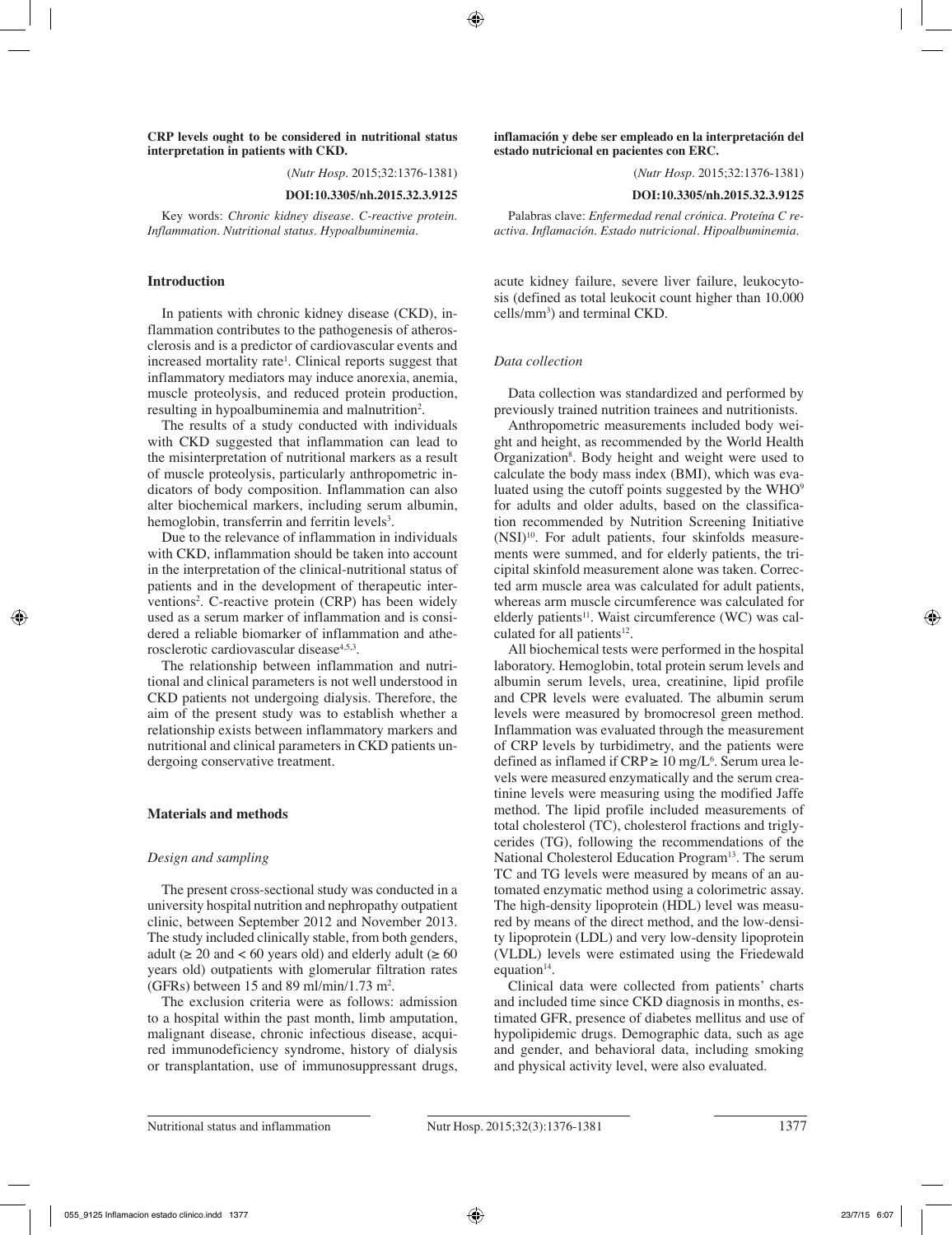#### *Statistical Analysis*

For statistical analysis, the Kolmogorov–Smirnov test was used to determine if the data followed a normal (parametric) or non-normal (non-parametric) distribution. The data were expressed as the mean and standard deviation or as the median and interquartile range in the case of the continuous variables and as percentages in the case of the categorical variables.

Comparisons between two groups (with or without inflammation) were performed using Student's t-test in the case of parametric data and the Mann-Whitney test in the case of non-parametric data. Proportions were compared by means of the chi-square or Fisher's exact test.

The significance level was set to 5% ( $p \le 0.05$ ) in all of the analyses. The analyses were performed using the statistical package SPSS version 20.0®.

The study protocol was approved by the research ethics committee.

#### **Results**

Among 92 patients evaluated, 50 (54)% were male and elderly, 71 (77%) were sedentary e 06 (6,5%) were smokers The median CRP value was 2.5 mg/L [0.1- 7.0mg/L]. 15 (16.3%) patients had CPR  $\geq 10$ mg/L and were considered with inflammation, 77 (83.7%) had CPR < 10mg/L and were considered without inflammation. In the group exhibiting inflammation, 09 (60%) of the participants were male, the mean age was  $63.4$  ( $\pm 10.3$ ) years old, 10 (66.7%) were elderly and sedentary patients, and 02 (13.3%) were smokers. Statistically significant differences were not detected between the groups with respect to the demographic and behavioral characteristics.

In the nutritional parameters analysis, 05 (33.3%) in the inflammation group as compared with 05 (6.5%) in the group without inflammation had serum albumin level was  $\langle 3.8 \text{ mg/dL} (p = 0.002)$ . Anthropometric indicators, BMI and body composition were not different between groups. The mean WC values were not different between groups. Half of patients with inflammation had increased WC as compared with 41.7% in the group without inflammation (Table II).

Lipid values were lower in the inflammation group, with mean total cholesterol 171 mg/dL  $(\pm 41.2)$  and mean LDL-C 95 mg/dL  $(\pm 31.2)$  as compared with non-inflammation group, which had a mean total cholesterol 198 mg/dL  $(\pm 46)$  and mean LDL-C 124 mg/ dL ( $\pm$  40.1) ( $p = 0.038$  and  $p = 0.011$ , respectively). 09 (60%) of patients with inflammation were using hypolipidemic drugs.

No other statistically significant differences between groups were found.

#### **Discussion**

The prevalence of chronic inflammation is high among individuals with CKD, including patients not undergoing dialysis, and is strongly associated with morbidity and mortality<sup>15</sup>. Several factors influence this association, including with the presence of uremia, metabolic acidosis and infection<sup>6</sup>.

CRP is the most frequently used markers of inflammation and is associated with an increased risk of cardiovascular disease and mortality in the overall population and among individuals with CKD<sup>3</sup>. In the present study, 16.3% of the participants exhibited CRP  $\geq$ 10 mg/L, which indicates that predialytic patients may exhibit inflammation. A Swedish study that applied the same CRP cutoff value as the present study reported that the prevalence of inflammation was 36% among the 300 CKD participants<sup>16</sup>. These findings suggest that inflammation might contribute to the clinical and nutritional complications exhibited by this population of patients.

An association between nutritional parameters and inflammatory markers has been reported in both the overall population as well as among individuals undergoing dialysis<sup>17,18</sup>. However, few studies have investigated this association in CKD patients undergoing conservative treatment.

We did not detect any association between CRP and BMI, which is consistent with the results of a study conducted in India involving 100 CKD patients under-

| <b>Table I</b>                                                                                                     |
|--------------------------------------------------------------------------------------------------------------------|
| Demographic and behavioral characteristics of individuals wilh chronic kidney disease with or wilhout inj/ammation |
| undergoing conservative treatment                                                                                  |

| Variables          | Total<br>$92(100\%)$ | Inflammation  |               |         |
|--------------------|----------------------|---------------|---------------|---------|
|                    |                      | <i>Yes</i> 15 | No 77 (83.7%) | P Value |
| Male gender        | 50(54.3)             | 09(60)        | 41(53.2)      | 0.631   |
| Older adults       | 50(54.3)             | 10(66.7)      | 40(51.9)      | 0,295   |
| Sedentary behavior | 71 (77.2)            | 10(66.7)      | 61(79.2)      | 0.320   |
| <b>Smokers</b>     | 06(65)               | 02(13.3)      | 04(5.2)       | 0.252   |

 $X^2$  test.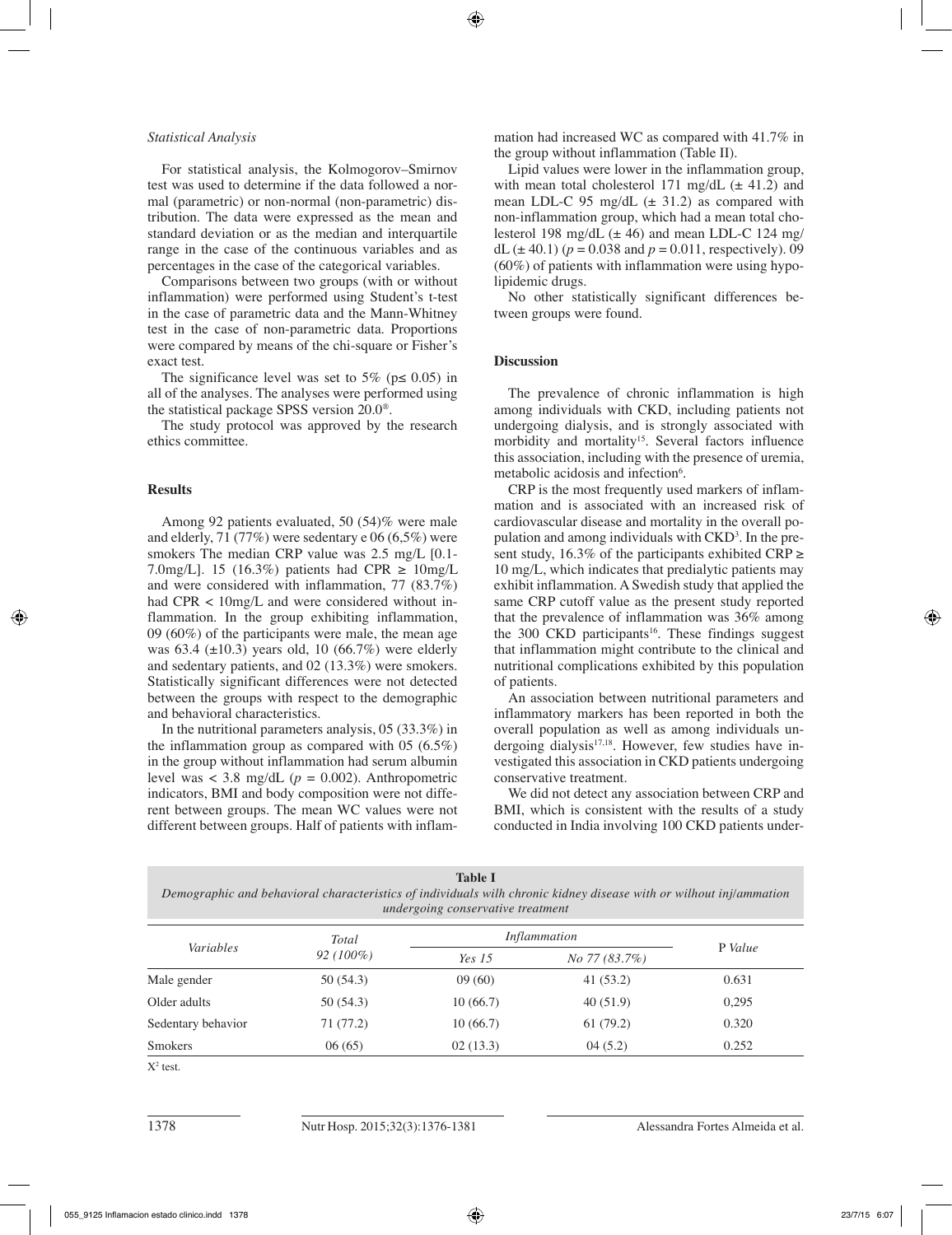| conservative treatment         |                |                     |                |         |  |  |  |
|--------------------------------|----------------|---------------------|----------------|---------|--|--|--|
| Variables                      | Total<br>92 N  | <i>Inflammation</i> |                |         |  |  |  |
|                                |                | Yes 15 $(16.3\%)$   | No 77 (83.7%)  | P Value |  |  |  |
| BMI $(kg/m^2)^2$               | 25.3(4.8)      | 25.1(4.9)           | 25.3(4.8)      | 0.886   |  |  |  |
| Waist circumference $(cm)^2$   | 91.7(13.4)     | 94.9 (16.4)         | 91.0(12.8)     | 0.328   |  |  |  |
| Muscle tissue $(cm)^1$         | 33(35.9)       | 05(33.3)            | 28 (36.4)      | 0.823   |  |  |  |
| Adipose tissue $(mm)^1$        | 40(44.4)       | 05(33.3)            | 35(46.7)       | 0.343   |  |  |  |
| Arm circumference <sup>1</sup> | 32(35.2)       | 07(46.7)            | 25(32.9)       | 0.307   |  |  |  |
| Total proteins $(g/dl)^1$      | 7.6(0.65)      | 7.6(0.74)           | 7.6(0.74)      | 0.909   |  |  |  |
| Albumin $(g/dl)^3$             | $4.2(4.1-4.5)$ | $4.2(3.7-4.6)$      | $4.3(4.1-4.5)$ | 0,345   |  |  |  |
| Hipoalbuminemia $(\%)^1$       | 10(10.9)       | 05(33.3)            | 05(6.5)        | 0.002   |  |  |  |
| Hemoglobin $(g/dl)^2$          | 11.8(1.8)      | 11.3(2.4)           | 11.9(1.7)      | 0.265   |  |  |  |

**Table II** *Nutritional characteristics of individuals with chronic kidney disease with or without inflammation undergoing* 

<sup>1</sup>Percent, X<sup>2</sup> test; <sup>2</sup>mean and standard deviatiau, *Student's* t-test, <sup>3</sup>median aud interquartile range, *Mann-Whitney* test.

going conservative treatment<sup>15</sup>. In individuals undergoing dialysis, inflammation may activate catabolic pathways, thereby causing a reduction in lean body mass<sup>19</sup>. In the present study, we did not observe association between inflammation and insufficient muscle mass in CKD patients not undergoing dialysis.

Although central obesity is associated with inflammation, insulin resistance, dyslipidemia and oxidative stress among CKD patients<sup>20</sup>, in the present study we did not observe any relationship between high CRP levels and WC. The mean WC in the group with inflammation was higher than the group without inflammation (94.9 cm ( $\pm$ 16.4) vs. 91.0 cm ( $\pm$ 12.8); respectively); however, the difference was not statistically significant. Contrary to the results of the present study, Chen and colleagues (2013) reported a positive association between WC and CRP<sup>21</sup>. CRP was also found to be positively associated with WC in a group of 44 individuals with stage 3 or 4 CKD<sup>18</sup>. Outpatient nutritional follow-up may have contributed to the results of the present study, as dietary pattern can influence inflammation<sup>22</sup>.

| <b>Table III</b><br>Clinical characteristics of individuals with chronic kidney disease with or without inflammation undergoing<br>conservative treatment |                 |                     |                |         |  |  |  |  |
|-----------------------------------------------------------------------------------------------------------------------------------------------------------|-----------------|---------------------|----------------|---------|--|--|--|--|
| Variables                                                                                                                                                 | Total<br>92     | <b>Inflammation</b> |                |         |  |  |  |  |
|                                                                                                                                                           |                 | Yes 15 $(16.3\%)$   | No 77 (83.7%)  | P Value |  |  |  |  |
| Diabetes $(\%)^1$                                                                                                                                         | 38(41.3)        | 05(33.3)            | 33(42.9)       | 0.493   |  |  |  |  |
| $CKD$ duration (mounths) <sup>3</sup>                                                                                                                     | 48 (12-120)     | $72(12-144)$        | $42(12-105)$   | 0.409   |  |  |  |  |
| eGFR $(ml/min)^2$                                                                                                                                         | 39.7(19.5)      | 43.5(23.3)          | 38.9(18.7)     | 0.408   |  |  |  |  |
| CKD estages 3 and 4 $(\%)^1$                                                                                                                              | 81 (88.0)       | 13 (86.7)           | 68 (88.3)      | 1.000   |  |  |  |  |
| Total cholesterol $(mg/dl)^2$                                                                                                                             | 194.3 (46.2)    | 171.7(41.2)         | 198.7(46.0)    | 0.038   |  |  |  |  |
| $LDL$ (mg/dl) <sup>2</sup>                                                                                                                                | 119.5(40.0)     | 95.8 (31.2)         | 124.1(40.1)    | 0.011   |  |  |  |  |
| $HDL$ (mg/dl) <sup>2</sup>                                                                                                                                | 45.4 (13.9)     | 44.6(14.1)          | 45.6(13.9)     | 0.801   |  |  |  |  |
| $TG \, (mg/dl)^3$                                                                                                                                         | 131 (95.5-183)  | 197)                | 183)           | 0.979   |  |  |  |  |
| $TG/HDL$ ratio <sup>3</sup>                                                                                                                               | $3.3(1.8-5.0)$  | $3.7(1.7-5.7)$      | $3.2(1.8-5.0)$ | 0.97    |  |  |  |  |
| Use of hypolidemic drugs $(\%)^1$                                                                                                                         | 41 (44.6)       | 09(60)              | 32(41.6)       | 0.189   |  |  |  |  |
| Urea $(mg/dl)^2$                                                                                                                                          | 80.5(42.1)      | 81.2 (44.3)         | 80.4(42.0)     | 0.943   |  |  |  |  |
| Creatinine $(mg/dl)^2$                                                                                                                                    | 2.02(1.1)       | 1.8(1.0)            | 2.0(1.1)       | 0.523   |  |  |  |  |
| Leukocyte count $(\text{/mm}^3)^2$                                                                                                                        | 6829.2 (1855.6) | (1932.8)            | (1850.3)       | 0.627   |  |  |  |  |

<sup>1</sup> Percent, X<sup>2</sup> test; <sup>2</sup> mean and standard deviatiau, *Student's* t-test; <sup>3</sup> median aud interquartile range, *Mann-Whitney* test.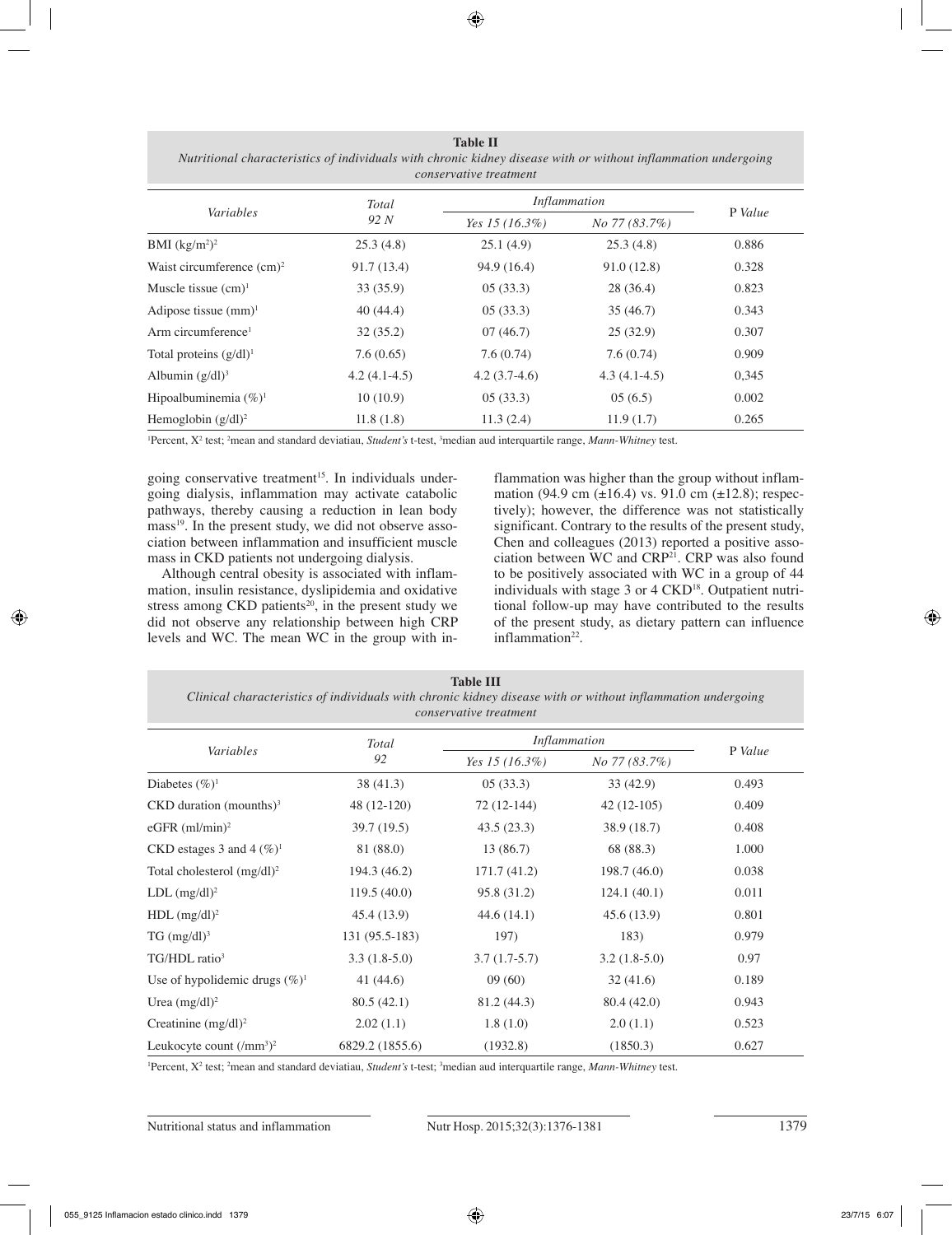With respect to clinical parameters, the frequency of hypoalbuminemia (serum albumin < 3.8 mg/ml) was higher in the group with inflammation. Abraham et al, 2009, reported similar results, with higher CRP levels among the participants with lower serum albumin levels<sup>15</sup>. Furthermore, other studies have reported an association between increased levels of CRP and a reduction in the serum albumin concentration<sup>23</sup>,<sup>24</sup>.

The National Kidney Foundation Kidney Disease Outcomes Quality Initiative (NKF/KDOQI) recommends that the routine assessment of the nutritional status should be based on the serum albumin level<sup>25</sup>. Nevertheless, some studies have found that serum albumin levels decrease in individuals with inflammation<sup>26,27</sup>.

Our results support an association between inflammation and hypoalbuminemia. In individuals with CKD, hypoalbuminemia is mainly associated with inflammation and thus does not necessarily indicate dietary inadequacy<sup>27</sup>. Therefore, serum albumin is considered a poorly sensitive marker of malnutrition<sup>26</sup>. Inflammation induces earlier changes in the albumin level than does malnutrition, and early albumin changes exhibit a negative correlation with changes in CRP26, as confirmed by the present study.

One study of individuals with CKD did not detect a strong correlation between nutritional status and serum albumin28. The serum albumin levels were considered to a weak and limited predictor of nutritional status and were poorly correlated with other markers, such as global subjective assessment and handgrip strength<sup>28</sup>.

Cardiovascular morbidity and mortality are not associated with hypoalbuminemia or inflammation<sup>29</sup>. In a retrospective cohort including 452,000 CKD patients from 25 countries across five continents, most deaths were due to cardiovascular disease, and the patients who died exhibited a gradual reduction in their serum albumin levels and an increase in their CRP levels<sup>30</sup>.

Other studies have reported that hypoalbuminemia and increased CRP are strong predictors of clinical prognosis and mortality<sup>29</sup>,<sup>31</sup>. Clinical parameters, including the results of biochemical tests, can reveal clinical abnormalities in CKD patients sufficiently early to being interventions $30$ .

CKD is characterized by dysregulated lipid metabolism, oxidative stress, inflammation and dyslipidemia32. Inflammation is inversely correlated with cholesterol levels $33$ , consistent with the results of the present study. However, in the present study, 60% of the participants with inflammation were treated therapeutically with statins, which may have promoted a reduction in the TC and LDL levels. Statins are able to reduce the CRP and LDL levels as well as morbidity and mortality due to cardiovascular disease and are able to delay the progression of CKD34.

Based on the results described above, we conclude that the clinical and nutritional parameters assessed in the present study ought to be evaluated in conjunction with inflammatory parameters. Most of those indicators are widely available and can be used in clinical practice.

### **References**

- 1. Locatelli F, Canaud B, Eckardt KU, Stenvinkel P, Wanner C, Zoccali C. Oxidative stress in end-stage renal disease: an emerging threat to patient outcome. Nephrol Dial Transplant. 2003;18 (7):1272-1280.
- 2. Gabay C, Kushner I. Acute-phase proteins and other systemic responses to inflammation. *N Engl J Med*. 1999; 340 (6): 448–454.
- 3. Kalantar-Zadeh K, Block G, McAllister CJ, Humphreys MH, Kopple JD. Appetite and inflammation, nutrition, anemia, and clinical outcome in hemodialysis patients. *Am J Clin Nutr*. 2004; 80 (2): 299–307.
- 4. Pearson T, Mensah G, Alexander R, et al. Markers of Inflammation and Cardiovascular Disease: Application to Clinical and Public Health Practice: A Statement for Healthcare Professionals From the Centers for Disease Control and Prevention and the American Heart Association. *Circulation.* 2003; 107:499-511.
- 5. Yeun JY, Kaysen GA. C-reactive protein, oxidative stress, homocysteine, and troponin as inflammatory and metabolic predictors of atherosclerosis in ESRD. *Curr Opin Nephrol Hypertens*. 2000; 9 (6):621-30.
- 6. Meuwese CL, Stenvinkel P, Dekker FW et al. Monitoring of inflammation in patients on dialysis: forewarned is forearmed. *Nat Rev Nephrol*. 2011; 7: 166–176.
- 7. Kyle, U G, et.al, Bioeletrical impedance analysis part I: review of principles and methods. *Clinical Nutrition*. 2004; 23,1226-1243.
- 8. WHO, World Health Organization. Physical Status: The Use and Interpretation of Anthropometry. Report of a WHO Expert Committee. Geneva. 1995; 439p.
- 9. WHO, World Health Organization. Preventing and Managing the Global Epidemic. Report of a WHO Consultation on Obesity. Geneva: WHO, 1998.
- 10. Nutrition Screening Initiative. Interventions manual for professionals caring for older Americans. Washington, DC: Nutrition Screening Initiative, 1992.
- 11. Frisancho A.R. New norms of upper limb fat and muscle areas for assessment of nutritional status. *Am J Clin Nutr*. 1981; 34: 2540-2545.
- 12. World Health Organization. Obesity: preventing and managing the global epidemic. Report of a WHO Consultation. Geneva, World Health Organization; 1998. Technical Report Series, 894p.
- 13. NCEP. National Cholesterol Education Program (NCEP) Expert Panel on Detection, Evaluation, and Treatment of High Blood Cholesterol in Adults (Adult Treatment Panel III). Third Report of the National Cholesterol Education Program (NCEP) Expert Panel on Detection, Evaluation, and Treatment of High Blood Cholesterol in Adults (Adult Treatment Panel III) final report. Circulation 2002;106:3143-421.
- 14. Friedewald WT, Levy RI, Fredrickson DS. Estimation of the concentration of low-density lipoprotein cholesterol in plasma, without use of the preparative ultracentrifuge. Clin Chem 1972; 18: 499–502.
- 15. Abraham G, Sundaram V, SundaramV, et al. C-Reactive Protein, a Valuable Predictive Marker in Chronic Kidney Disease. *Saudi J Kidney Dis Transpl*. 2009; 20(5):811-815.
- 16. Suliman ME, Quereshi AR, Stenvinkel P, et al. Inflammation contributes to low plasma amino acid concentrations in patients with chronic kidney disease. *Am J Clin Nutr* 2005; 82:342–9.
- 17. Alvarado MAR, Roitz CS. Relación entre los niveles séricos de la proteína C reactiva y medidas antropométricas; una revisión sistemática de los estudios realizados en Suramérica [Relationship between serum levels of C-reactive protein and anthropometric measurements: A systematic review of studies in South America]. *Nutr. Hosp*. 2012; 27 (4).